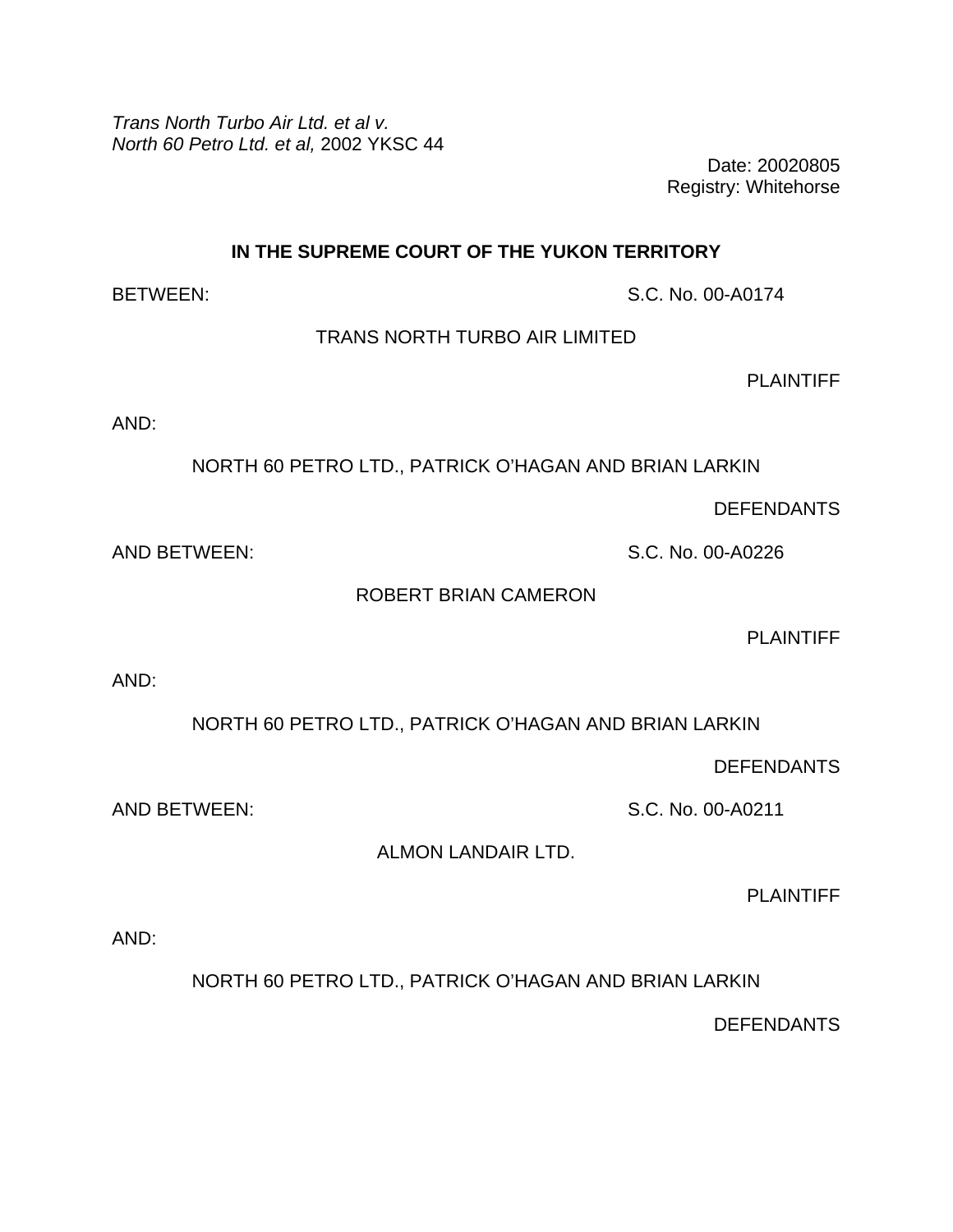Page: 2

AND BETWEEN: S.C. No. 00-A0212

## SUMMIT AIR CHARTERS LTD.

## PLAINTIFF

AND:

## NORTH 60 PETRO LTD., PATRICK O'HAGAN AND BRIAN LARKIN

**DEFENDANTS** 

## **RULING OF MR. JUSTICE VEALE IN MOTION FOR REPLY EVIDENCE**

\_\_\_\_\_\_\_\_\_\_\_\_\_\_\_\_\_\_\_\_\_\_\_\_\_\_\_\_\_\_\_\_\_\_

\_\_\_\_\_\_\_\_\_\_\_\_\_\_\_\_\_\_\_\_\_\_\_\_\_\_\_\_\_\_\_\_\_\_

[1] Trans North Turbo Air Ltd. (TNTA) applies to bring reply evidence or, in the alternative, to re-open its case to call Garry Doering as a witness. North 60 Petro Ltd. (North 60) opposes the application.

[2] This application is brought by TNTA at the end of this three-month trial at the time of its evidence in reply. The matter arose in the following manner:

- 1. The trial began on May 6, 2002 and TNTA closed its case on June 13, 2002.
- 2. The trial continued with the North 60 evidence starting on June 24, 2002.
- 3. North 60 applied to have the court take a view of the Whitehorse Airport area from the air traffic control tower, which has a view of the area of the former Hangar C, whose destruction by fire is the issue in this case. The court declined to take a view.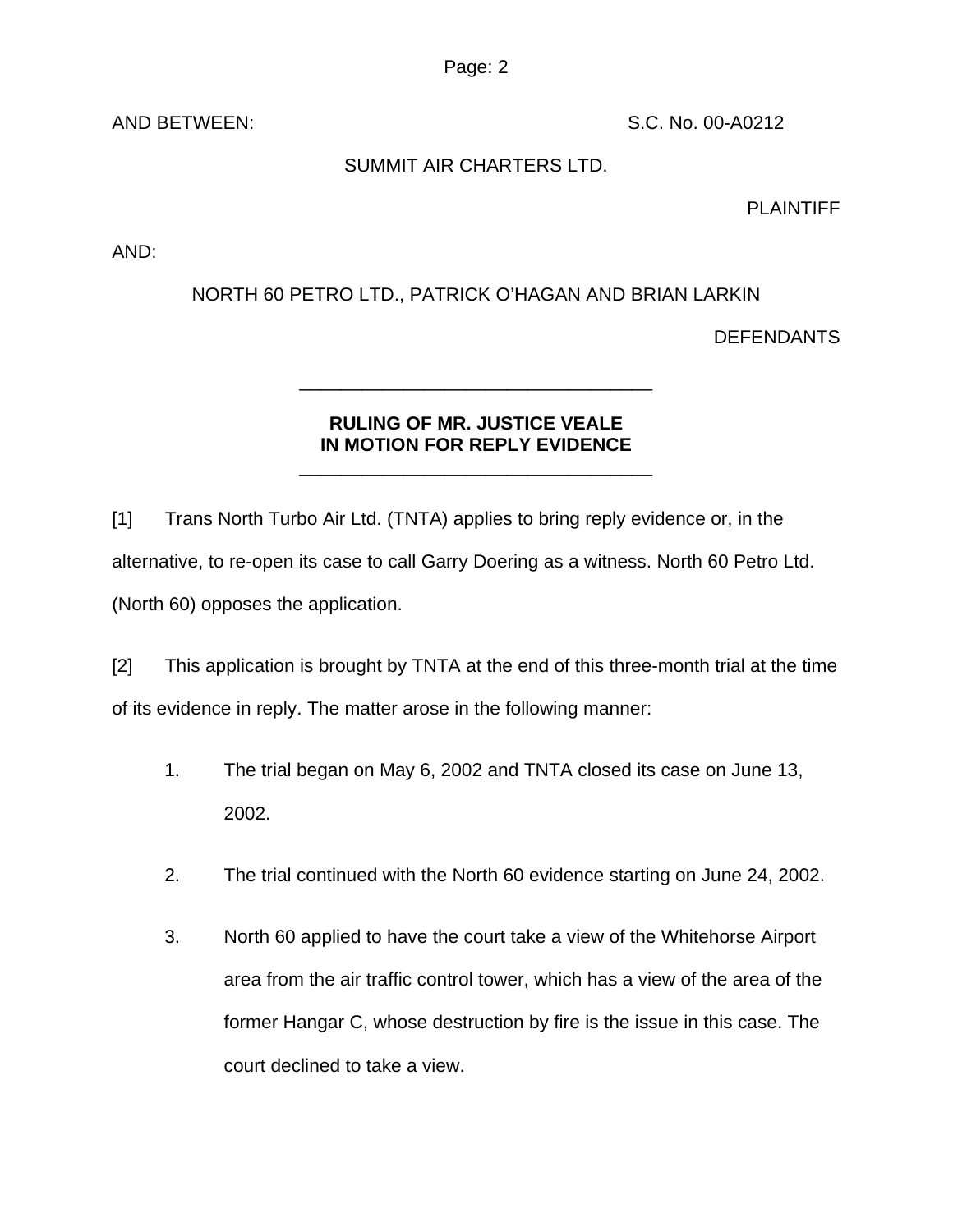- 4. However, counsel for TNTA attended at the air traffic control tower on the evening of June 24, 2002, to assess the application and met Mr. David White of NAV Canada. Mr. White showed him some photographs, one of which was a photograph taken from the air traffic control tower overlooking the roof of the Whitehorse Airport Terminal and showing the remains of Hangar C after the fire.
- 5. During the evidence of Matthew Cornish given on June 25, 2002, an enlargement of this photograph was introduced as Exhibit B-96 for identification by counsel for TNTA. Matthew Cornish was a defence witness.
- 6. The photographer was subsequently identified as Garry Doering, who took the photo on January 19, 1999, the day after the fire.
- 7. Mr. Saul, on behalf of TNTA, deposes that the photograph will be relevant to snow accumulation at the Whitehorse Airport on the day of the fire.
- 8. Mr. Saul deposes that he does not think it would have been possible for him to discover the photograph in the normal course of preparing for trial.
- 9. Mr. Cornish's name was mentioned in the RCMP file but no statement had been taken, as he apparently did not notice anything about the hangar.
- 10. North 60 has not closed its case. TNTA's position is that I should exercise my discretion to allow Mr. Doering's evidence. North 60 opposes and relies on the general rule limiting reply evidence.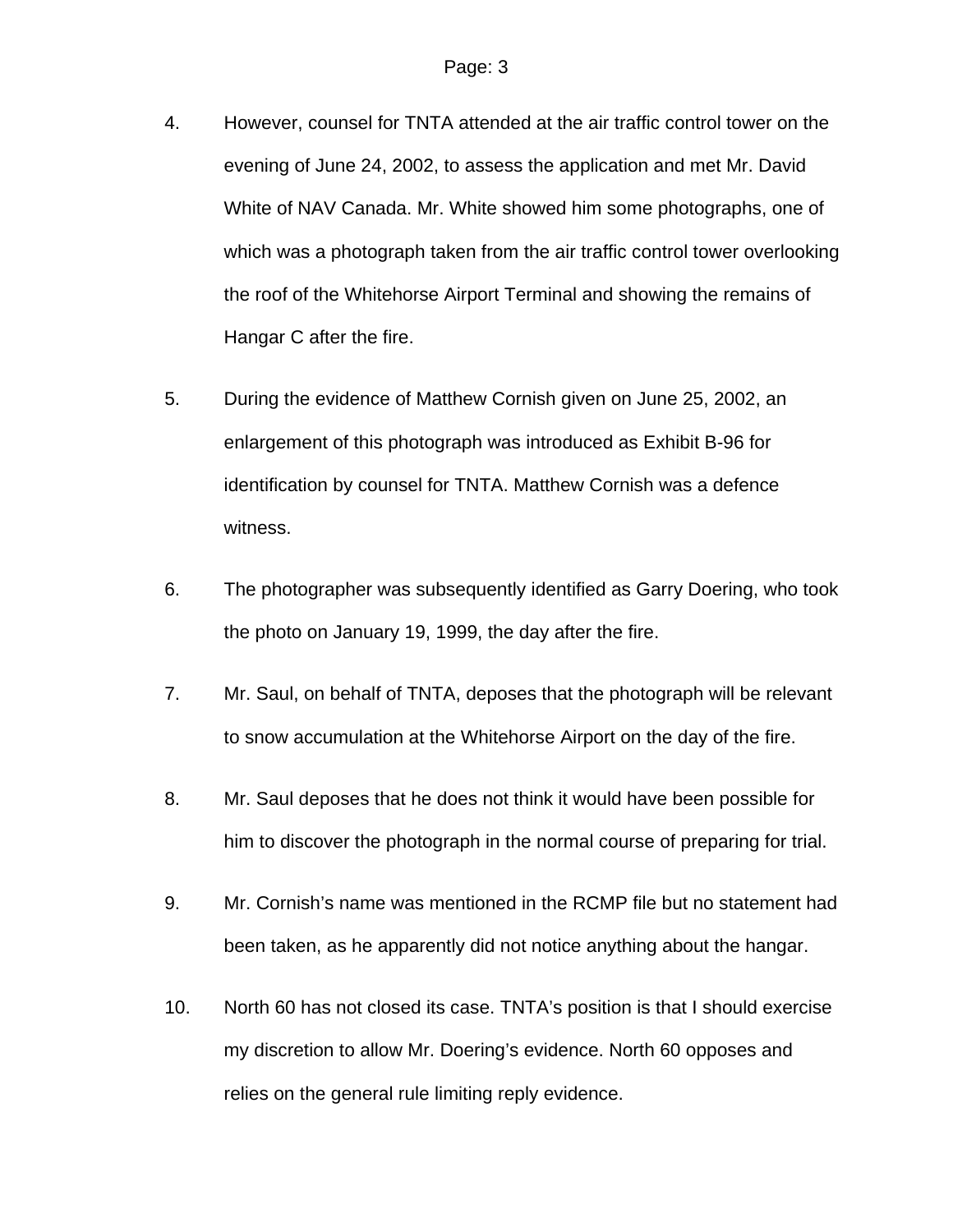[3] There is no question that the issue of snow on the roof of the southeast corner of

Hangar C has been a central issue in this case from the outset. No one is taken by

surprise in that regard and both parties have given extensive evidence on the existence

of snow and its effect on the use of an oxy-acetylene torch on the roof of Hangar C.

[4] The classic statement on the limits of reply evidence is found in *Allcock Laight &* 

*Westwood Ltd. v. Patten, Bernard and Dynamic Displays Ltd.,* [1967] 1 O.R. 18 (C.A.)

where Schroeder J.A. said the following at page 21:

Counsel for the appellants voiced strong objection to the admissibility of this evidence on the ground that while it was offered under the guise of reply, it was overwhelmingly supportive of the plaintiffs' cause of action as proven in chief. In our opinion the objection was well taken and a consideration of the evidence admitted after it had been made clearly leads to the conclusion that while that evidence constituted to some extent a rebuttal of some of the defence evidence and theories, it was preponderantly confirmatory of the plaintiffs' case and clearly offended against the rule that a plaintiff may not split his case.

It is well settled that where there is a single issue only to be tried, the party beginning must exhaust his evidence in the first instance and may not split his case by first relying on *prima facie* proof, and when this has been shaken by his adversary, adducing confirmatory evidence: *Jacobs v. Tarleton* (1848), 11 Q.B. 421, 116 E.R. 534. … A defendant is entitled to know the case which he has to meet when he presents his defence and it is not open to a plaintiff under the guise of replying to reconfirm the case which he was required to make out in the first instance or take the risk of non-persuasion.

[5] In *R. v. Krause*, [1986] 2 S.C.R. 466 (S.C.C.), the Supreme Court of Canada cited the *Allcock, supra,* case and restated the law of reply or rebuttal evidence at page 473

as follows: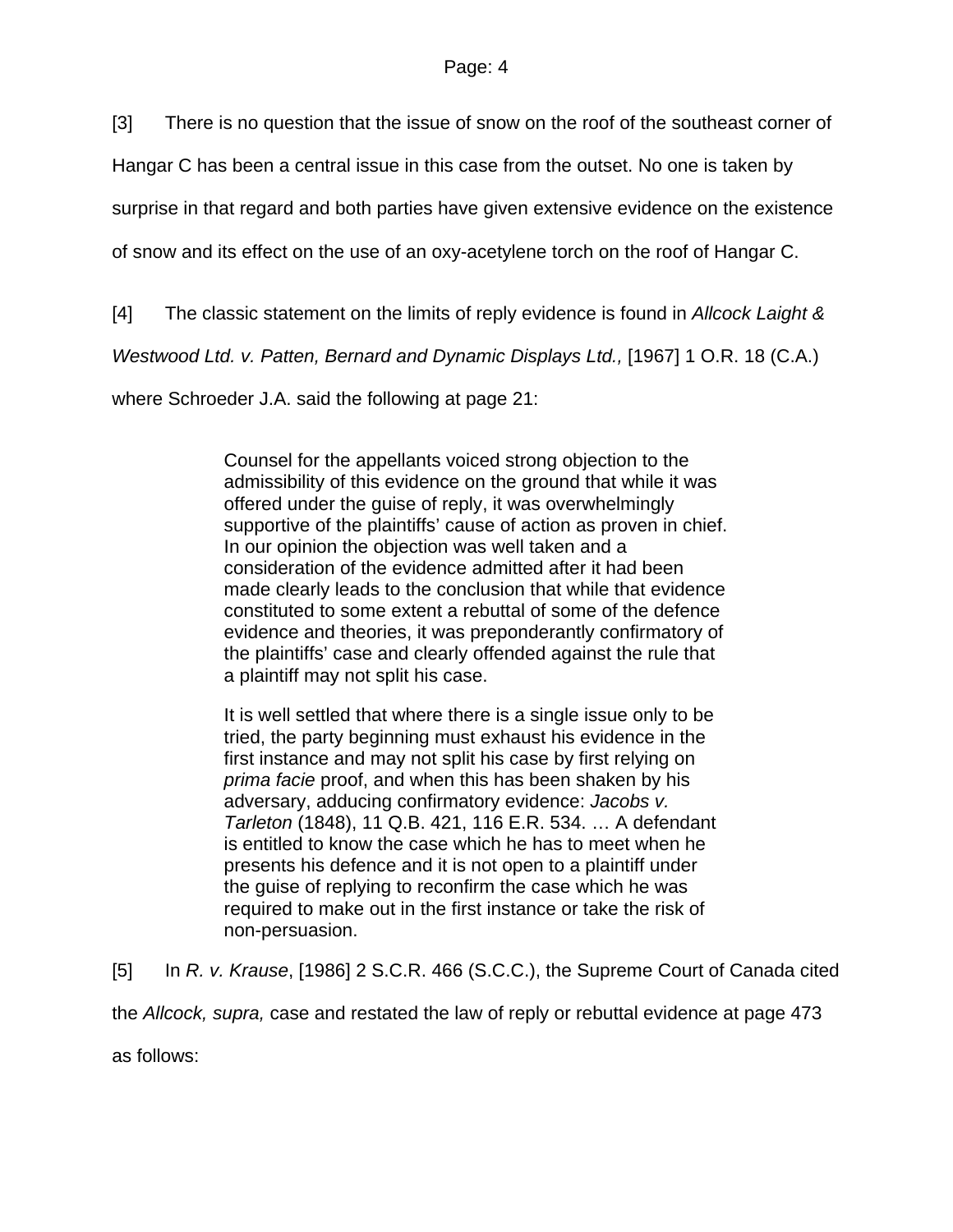At the outset, it may be observed that the law relating to the calling of rebuttal evidence in criminal cases derived originally from, and remains generally consistent with, the rules of law and practice governing the procedures followed in civil and criminal trials. The general rule is that the Crown, or in civil matters the plaintiff, will not be allowed to split its case. The Crown or the plaintiff must produce and enter in its own case all the clearly relevant evidence it has, or that it intends to rely upon, to establish its case with respect to all the issues raised in the pleadings; in a criminal case the indictment and any particulars. (My emphasis)

[6] Both counsel for TNTA and North 60 agreed that the court has the discretion with

regard to the admission of reply evidence. I note that Sopinka, Lederman & Bryant's

*The Law of Evidence in Canada*, (Butterworths, 1992) states at page 883:

In civil cases the discretion is wider and should be exercised in light of the broad principles which are the basis for the restriction on reply evidence. These principles are designed to ensure that the defendant knows the case to be met and that the plaintiff not be permitted to split his or her case. The rationale for the latter principle is that trials should not be unduly prolonged by creating a need for surrebuttal. Within these broad parameters the trial judge has a discretion to permit reply evidence when it is the reasonable and proper course to follow.

[7] I first consider whether the evidence could or should have been uncovered by

TNTA at an earlier date and thus excluded as clearly offending the rule limiting reply.

This trial involves over 500 documents and new documents have been admitted as the

trial progresses. There are a number of photographs, both historical and more recent. It

is easy to say in hindsight that counsel should have uncovered a further photograph.

However, I think counsel would not have discovered the B-96 photograph but for the

issue of taking a view and checking out the physical circumstances proposed. I cannot

conclude that there was any lack of diligence.